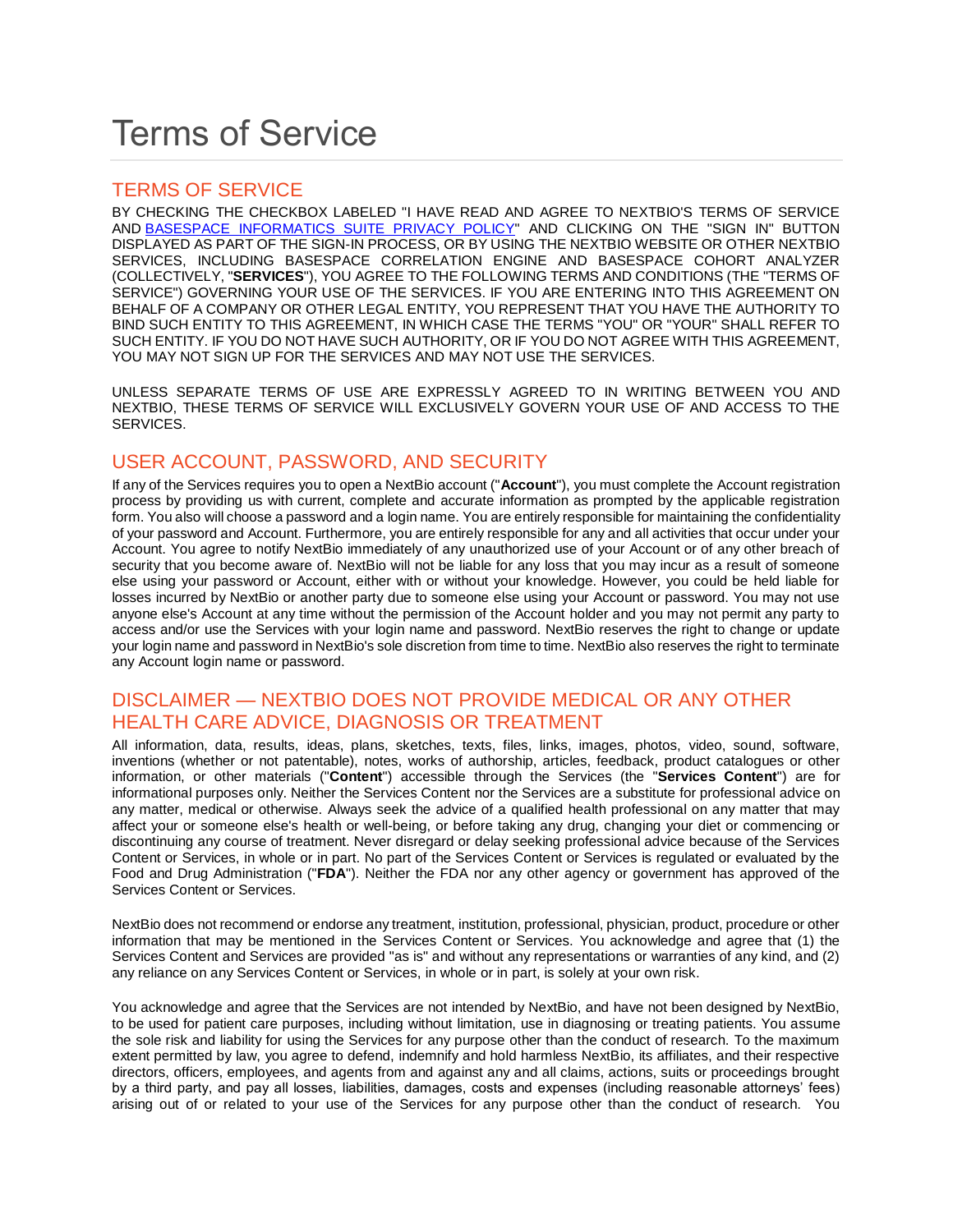acknowledge and agree that the Services are not intended by NextBio for use by consumers (i.e., personal household use) or persons under 18 years of age or the applicable age of majority if older. You represent and warrant that you are not a consumer.

# DESCRIPTION OF SERVICES AND SERVICES CONTENT

The Services comprise a variety of resources and features, including a search engine, a correlation engine for life sciences data, a content knowledgebase, electronic storage space, data and information sharing tools, public user information, download and import features, communication forums and tools, personalization features, and product information. Many of the NextBio resources and features are available to all NextBio users, while certain resources and features are available only to registered users and/or paying subscribers. The Services, including any updates and enhancements thereof, any new resources or features, and/or the addition of any new Services Content or websites, are subject to the Terms of Service. The Services include the Services Content, the Software, and the Communication Services, all of which are made available to you at the sole discretion of NextBio.

The Services Content is a knowledgebase of information that includes data, experimental study results, internally processed data and information, and other Content. The Services Content includes Content of various origins and types, including Content originally created by NextBio, Content derived from publicly available resources and websites, Content licensed from third parties, and Content contributed directly by NextBio users. The Services Content also includes the Documents, the Third Party Content and the Submissions, each as defined in the Terms of Service. The Services Content may include material that you find offensive, including health-related content that is sexually explicit.

## USE LIMITATION

As a condition of your use of the Services, you agree that you will not use the Services for any purpose that is unlawful or otherwise prohibited by any applicable law or regulation, or the terms, conditions and notices of the Terms of Service. You may utilize the Services solely for your personal and non-commercial research unless you obtain additional rights through a paid subscription or other written agreement with NextBio. You must be at least 18 years old to use the Services. Any publication using or based on information derived from the Services must correctly cite and/or attribute NextBio. You agree that you will not:

- modify, copy, translate, alter, distribute, transmit, display, perform, reproduce, publish, license, rent, lease, loan, create derivative works of, transfer, or sell any Content, products, services or other material obtained from the Services unless otherwise provided for in the Terms of Service or in a separate written subscription, services or license agreement;
- interfere with, disrupt, damage, disable, overburden, or impair the Services or Software or any part thereof, or create an undue burden on the Services, Software, or the networks or services connected to the Services, including without limitation, the external websites that contain third party content and that are linked to on the Services, or interfere with any other party's use and enjoyment of the Services;
- attempt to gain unauthorized access to the Services, other Accounts, computer systems or networks connected to any NextBio server or to any of the Services, through hacking, password mining or any other means;
- obtain or attempt to obtain any materials or information through any means not intentionally made available through the Services;
- reverse engineer, decompile, disassemble, or otherwise derive or determine or attempt to derive or determine the source code (or the underlying ideas, algorithms, structure or organization) of the Software or the Services;
- without NextBio's express written permission, introduce software or automated agents or scripts to the Services for any purpose, including, without limitation, to produce multiple Accounts, generate automated searches, requests and queries, or to strip or mine data from the Services;
- perform or publish any performance or benchmark tests or analyses relating to the Services, the Software, or the use or availability thereof;
- provide any personally identifying information about a human subject;
- use the Services to publish, post, import, upload, transmit, use, distribute, disseminate or otherwise make available:
	- any inappropriate, profane, defamatory, obscene, indecent or unlawful topic, name, Content or Submission;
	- any Content or Submission that contains data, text, images, photographs, software or other material protected by intellectual property laws, including, by way of example, and not as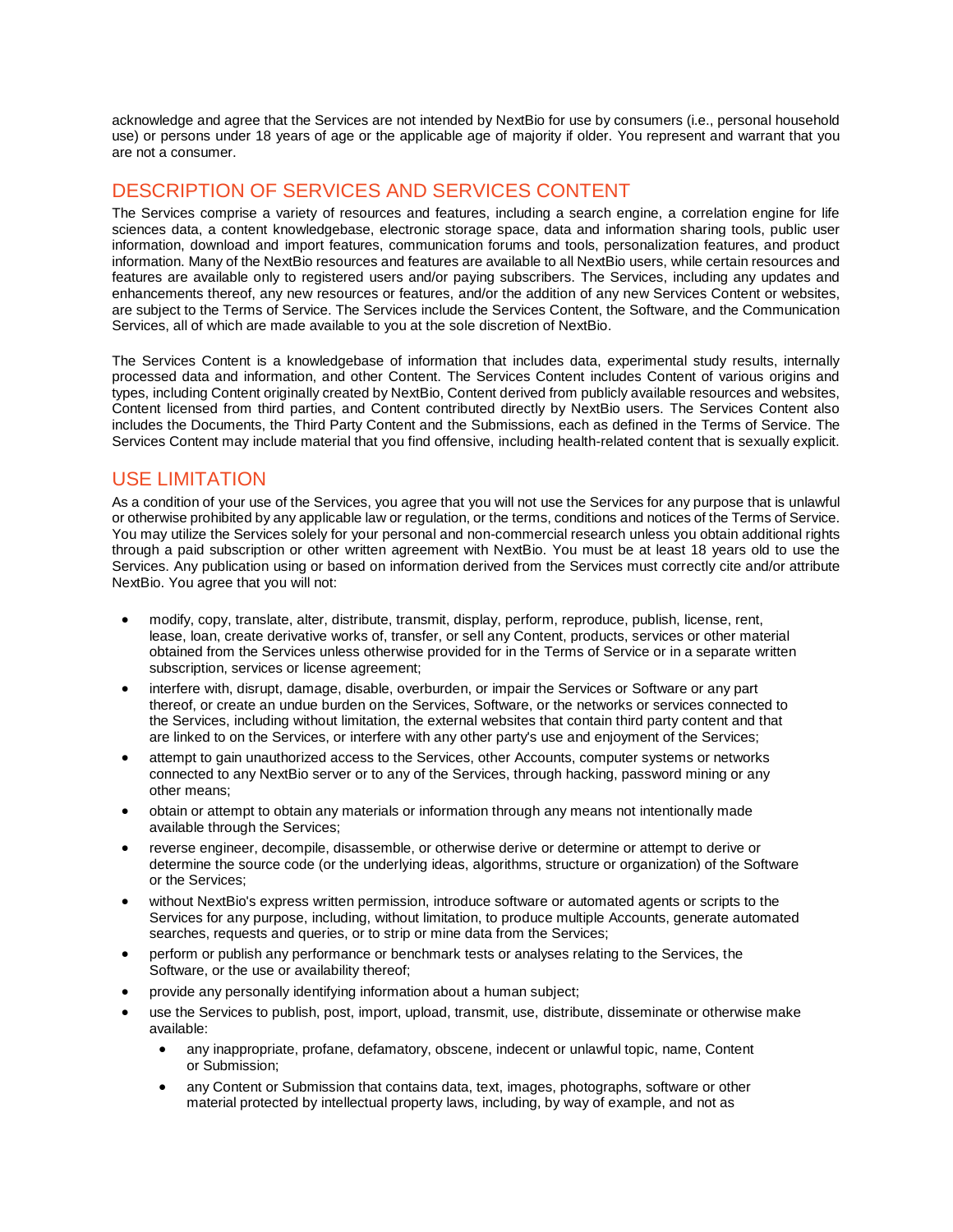limitation, copyright or trademark laws, or by rights of privacy or publicity, unless you own or control the rights thereto or have received all necessary consents to do the same;

- any Content or Submission that contains viruses. Troian horses, worms, time bombs, cancelbots, corrupted files, or any other software or programs that may damage, hinder or interrupt the operation of the Services or another's computer or property;
- any Content or Submission posted by another user of the Services that you know, or reasonably should know, cannot be legally reproduced, displayed, performed, used and/or distributed in such manner;
- use any Content or Submission, including images or photographs, made available through the Services in any manner that infringes any copyright, trademark, patent, trade secret, or other proprietary right of any party; or
- cover or obscure any page or part of the Services via HTML/CSS, scripting, or any other means.

NextBio has no obligation to monitor the Services or Communication Services. However, NextBio reserves the right to review Content and Submissions (defined below) posted to and transmitted through the Services and to remove any Content or Submission that NextBio, in its sole discretion, deems to be inappropriate or in violation of these Terms of Service. NextBio reserves the right to terminate or suspend your access to any or all of the Services, including the Communication Services, at any time, without notice, for any reason whatsoever.

# USE OF COMMUNICATION SERVICES

The Services may contain e-mail services, bulletin board services, chat areas, news and groups, forums, communities, personal web pages, calendars, photo albums, file cabinets and/or other message or communication facilities designed to enable you to communicate with others (each a "**Communication Service**" and collectively "**Communication Services**"). You agree to use the Communication Services only to post, send and receive messages and material that are proper and, when applicable, related to the particular Communication Service. By way of example, and not as a limitation, you agree that when using the Communication Services, you will not:

- use the Communication Services in connection with surveys, contests, pyramid schemes, chain letters, junk email, spamming or any duplicative or unsolicited messages (commercial or otherwise);
- defame, abuse, harass, stalk, threaten or otherwise violate the legal rights (such as rights of privacy and publicity) of others;
- advertise or offer to sell or buy any goods or services for any business purpose, unless such Communication Service specifically allows such messages;
- falsify or delete any copyright management information, such as author attributions, legal or other proper notices, or proprietary designations or labels of the origin or source of software or other material contained in a file that is uploaded;
- restrict or inhibit any other user from using and enjoying the Communication Services;
- violate any published code of conduct or other guidelines which may be applicable for any particular Communication Service;
- harvest or otherwise collect information about others, including e-mail addresses;
- violate any applicable laws or regulations;
- create a false identity for the purpose of misleading others;
- create, download, copy, use, or provide (whether or not for a fee) to a person or entity any directory of users of the Services, of other users, or of usage information or any portion thereof;
- create Internet "links" to the Services or "frame" or "mirror" any Services Content on any other server or wireless or Internet-based device.

NextBio reserves the right at all times to disclose any information that it deems necessary to satisfy any applicable law, regulation, legal process or governmental request, or to edit, refuse to post or to remove any Content provided by users, in whole or in part, in NextBio's sole discretion.

Always use caution when giving out any personally identifiable information about yourself or others, including your children, in any Communication Services. NextBio does not control or endorse the content, messages or information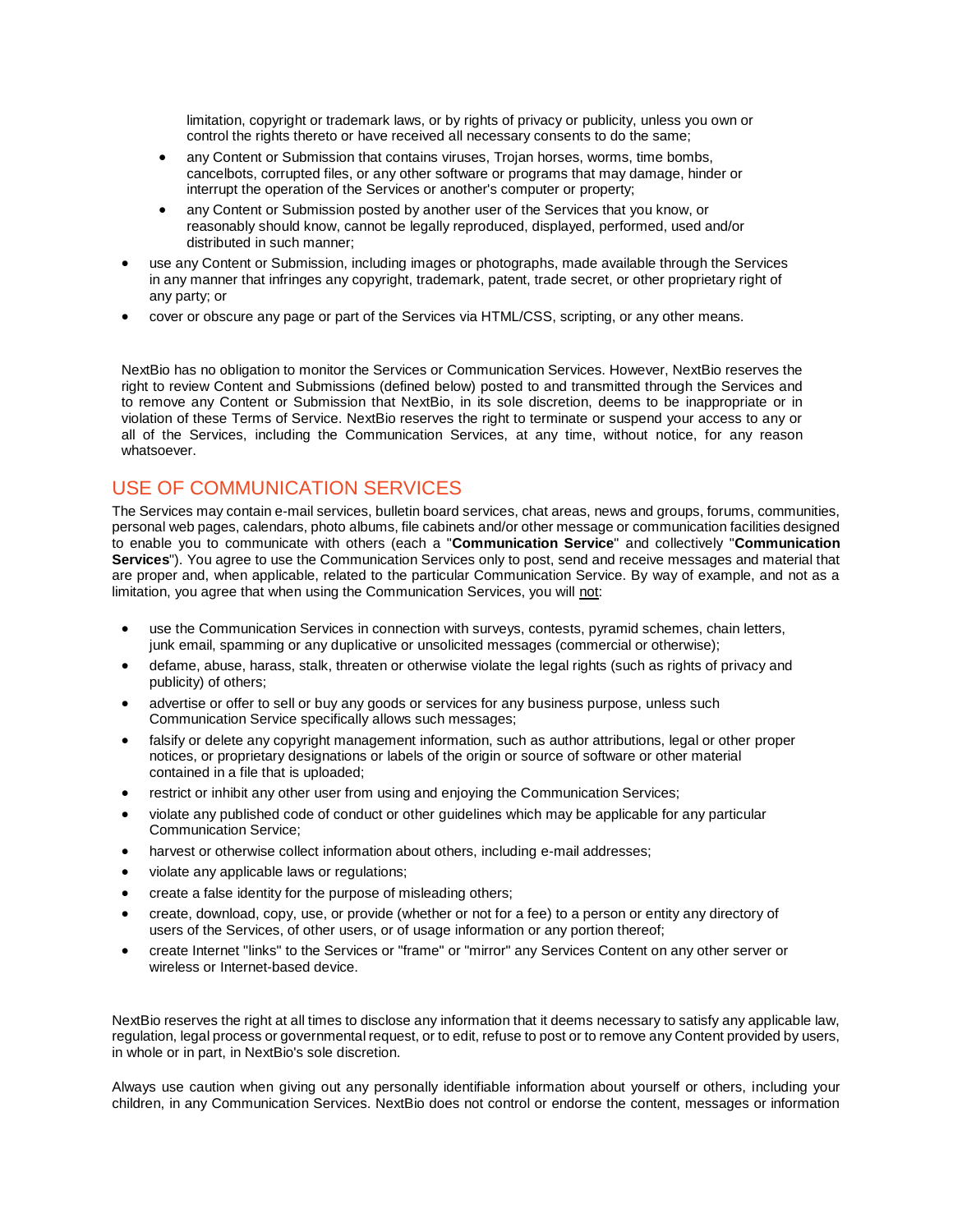found in any Communication Services and, therefore, NextBio specifically disclaims any liability with regard to the Communication Services and any actions resulting from your participation in any Communication Services.

The Services are not intended and should not be used for communicating, discussing, uploading or storing information, records, research, or other materials or items regarding your personal health. NextBio is not a "covered entity" under the Health Insurance Portability and Accountability Act of 1996 and the regulations promulgated thereunder ("HIPAA"). As a result, HIPAA does not apply to the transmission of health information by NextBio to any third party.

Content uploaded to or generated by your use of the Services and Communication Services may be subject to posted limitations on usage, reproduction and/or dissemination. You are responsible for adhering to all such limitations.

# NOTICE SPECIFIC TO THIRD PARTY CONTENT

"**Third Party Content**" means any Content or services that are either provided by third parties (including other NextBio users) on the NextBio website, or made available on third party websites and linked to on or otherwise used in connection with the Services. Third Party Content includes Submissions made by other NextBio users.

You acknowledge that all of the Intellectual Property Rights in the Third Party Content are owned by the third party who created and/or provided such Third Party Content. You are not authorized under the Terms of Service to use that Third Party Content except as expressly permitted. Any rights you have in the Third Party Content of others must be agreed upon by you and the owner of such Third Party Content.

You represent and warrant that, except for Third Party Content that is in the public domain, you will not (1) use, reproduce, make, have made, sell, offer for sale, import, modify, publish, transmit, distribute, publicly perform or display, sell, disclose to any third party, or create derivative works based on the Third Party Content, or (2) decompile or reverse engineer any Third Party Content, without the prior written consent of the owner of such Third Party Content and without correct and complete attribution to the owner and/or author of such Third Party Content or to any other sources of such Third Party Content as may be appropriate.

You acknowledge and agree that, although NextBio may periodically screen, modify, refuse or remove certain Third Party Content, (a) NextBio is not responsible for any such Third Party Content, (b) NextBio makes no guarantees about the accuracy, currency, suitability, or quality of the information in such Third Party Content, and (c) NextBio assumes no responsibility for any unintended, objectionable, inaccurate, misleading, or unlawful Third Party Content made available by other users and third parties.

Providers of Third Party Content made available through or in connection with the Services may require your agreement to additional or different license or other terms prior to your use of or access to such Third Party Content. The scope of any rights that you may have with respect to Third Party Content that you access through the Services, as well as the scope of any rights that you grant to any third party with respect to Submissions by you, must be defined and governed by an agreement between you and such third party and not between NextBio and you, or NextBio and such third party. You agree that NextBio will not be responsible for any loss or damage incurred as the result of your dealings with any Third Party Content provider or with respect to any other user's use or disclosure of any of your Submissions or personally identifiable information. If there is a dispute between you and any third party (including any other customer or user), NextBio is under no obligation to become involved; however, NextBio reserves the right to monitor disputes between you and any such party in its sole discretion.

# SUBMISSIONS PROVIDED TO NEXTBIO OR POSTED AT ANY NEXTBIO **WEBSITE**

NEXTBIO DOES NOT CLAIM OWNERSHIP OF THE EXPERIMENTAL DATA, INFORMATION, OR OTHER CONTENT YOU PROVIDE, POST, IMPORT, UPLOAD, INPUT OR SUBMIT TO NEXTBIO OR ITS SERVICES (EACH A "**SUBMISSION**" AND COLLECTIVELY "**SUBMISSIONS**"). YOU MAY CHOOSE WHO HAS THE RIGHT TO VIEW YOUR SUBMISSIONS IN NEXTBIO OR IN CONNECTION WITH THE SERVICES. ONLY THOSE USERS CHOSEN BY YOU WILL BE GRANTED ACCESS BY NEXTBIO TO YOUR SUBMISSIONS.

You agree that you are authorized to use and transmit the Submissions on or through the Services, including that your use and transmission of Submissions on or through the Services complies with all applicable laws and regulations, including without limitation, any data privacy laws and laws protecting intellectual property rights, and that you have obtained all necessary permissions (including, without limitation, all consents from human subjects) to use and transmit the Submissions on or through the Services. You acknowledge that NextBio has no responsibility to monitor or screen the Submissions for compliance with any law or regulation or for any other purpose.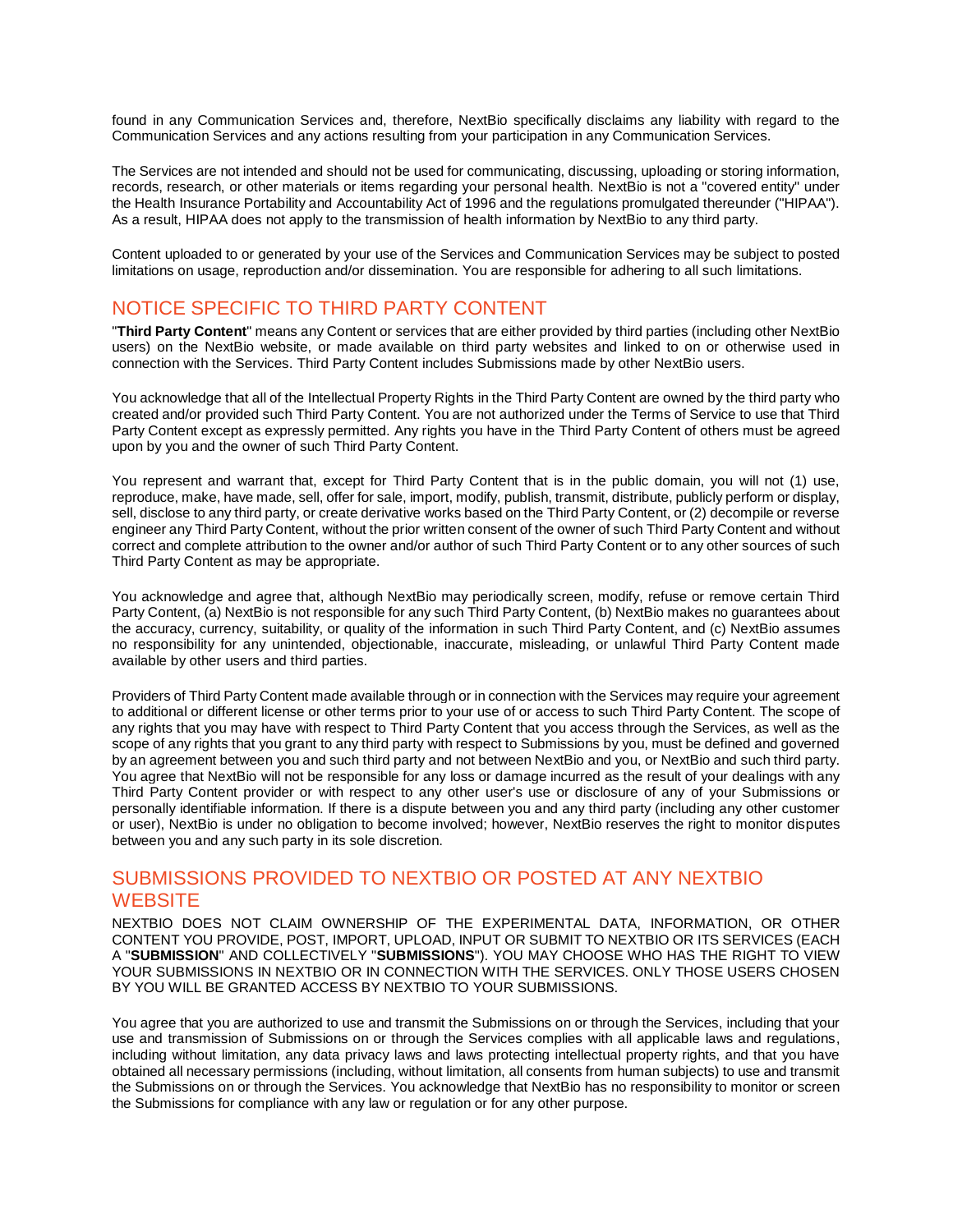No compensation will be paid with respect to the provision or use of your Submission. NextBio is under no obligation to post or use any Submission you may provide and NextBio may remove any Submission at any time in its sole discretion. NextBio is not obligated to backup any Submission or related content. You are solely responsible for creating and keeping backup copies of any Submission at your own cost and expense. You agree that any use of the Services contrary to or in violation of the representations and warranties that you make here constitutes improper and unauthorized use of the Services and a breach of these Terms of Service.

By posting, importing, uploading, inputting, providing or submitting ("Posting") your Submission, you permit NextBio to use your Submission in connection with the operation of its businesses including, without limitation, the Services, and you hereby grant NextBio and its affiliates a non-exclusive, irrevocable, perpetual, worldwide, sub-licensable, fully-paid and royalty-free license to store, distribute, transmit, display and perform, publish, reproduce, translate, annotate, reconfigure, modify, create derivative works from and reformat your Submission as appropriate for the Services, and to make your Submissions available to any user that you elect to give access to. You further acknowledge that the Content that is provided, posted, imported, uploaded, inputted or submitted to the NextBio public library may be accessed by all users of the Services. You are solely responsible for any Submissions that are posted through your Account.

By Posting a Submission you warrant and represent that you own or otherwise control all of the rights to such Submission as described in the Terms of Service including, without limitation, all the rights necessary for you to Post the Submission and to make it available to others, if applicable. You further represent and warrant that your Submissions do not and shall not (1) infringe any copyright, trademark, or patent; (2) misappropriate any trade secret; (3) be false, misleading, deceptive, defamatory, obscene, offensive, pornographic or promote, endorse or further illegal activities or conduct that is abusive, threatening, obscene, defamatory or libelous; (4) contain any viruses, worms or other malicious computer programming codes able to damage the Services; (5) violate the rights of or harass a third party; (6) promote, copy, perform or distribute an illegal or unauthorized copy of another party's work, whether it is protected by copyright or trade secret law or not, such as, without limitation, by presenting the work of a third party as your own (plagiarism), providing stolen or illegally obtained Third Party Content, providing pirated computer programs or links to them, providing information to circumvent manufacturer-installed copy-protection devices, or providing pirated music, videos, or movies, or links to such pirated music, videos, or movies; or (7) otherwise violate the Terms of Service or create liability for NextBio.

# DE-IDENTIFIED INFORMATION ONLY

Except as may be expressly agreed by you and NextBio in a separate, signed written agreement, when uploading, transmitting, or modifying Submissions that contains information of a person, including without limitation, Submissions consisting of genomic information (whether whole genome sequences or portions), you agree that you will not, in connection with or through the Services, provide any personally identifying information or personal information or personal data as defined by applicable law (e.g, HIPAA, EU Data Protection Directive (officially known as Directive 96/46/EC on the protection of individuals with regard to the processing of personal data and on the free movement of such data), Personal Data Protection Act 2012 (No. 26 of 2012)). For example, you will not provide the name, date of birth, address, social security, government issued identification number, or any other information that could directly or indirectly identify the individual from whom any genomic or other information was derived.

# WHERE DATA PROCESSING OCCURS

You acknowledge that the Submissions may be transmitted and processed outside of your state or country, unless expressly stated otherwise in writing by NextBio, and that NextBio may use services of third parties in connection with the Services.

# SECURITY OF THE SERVICES

While we use industry standard security, no system can perfectly guard against risks of intentional or inadvertent disclosure of information. When using the Services, information will be transmitted over a medium that is beyond the control of NextBio. You expressly assume the sole risk of any unauthorized disclosure or intentional intrusion, or of any delay, failure, loss, interruption or corruption of Content or Submissions or other information transmitted in connection with the use of the Services.

# NOTICE SPECIFIC TO SOFTWARE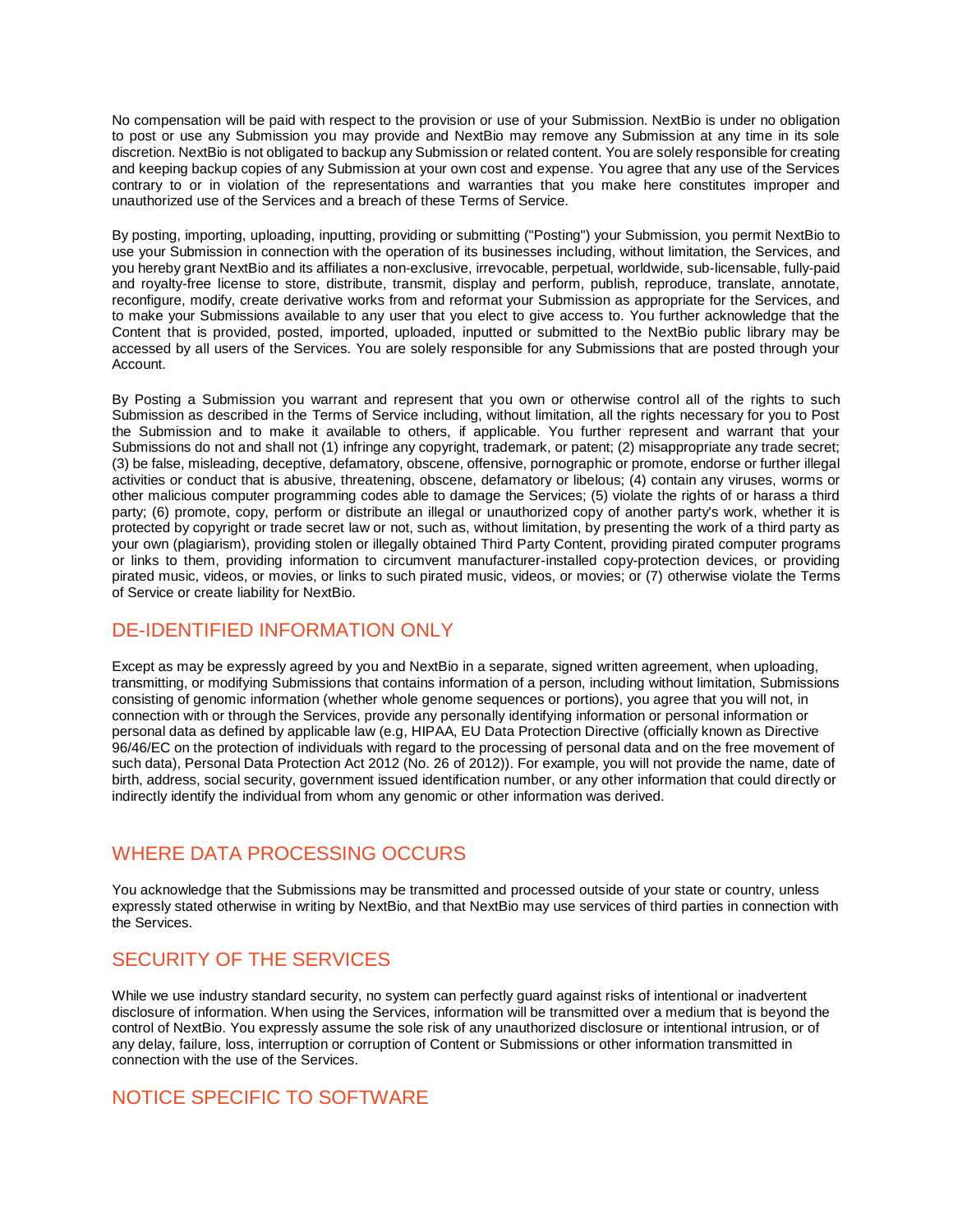Any software that is made available to download from the Services ("**Software**") is the copyrighted work of NextBio, its affiliates, and/or its suppliers. Use of any Software is governed by the terms of the end user subscription or license agreement, if any, which accompanies or is included with such Software ("**License Agreement**"). An end user will not be allowed to install any Software that is accompanied by or includes a License Agreement, unless he or she first agrees to the License Agreement terms.

Software is made available for download solely for use by end users according to the applicable License Agreement.

WITHOUT LIMITING THE FOREGOING, COPYING OR REPRODUCING ANY SOFTWARE TO ANY OTHER SERVER OR LOCATION FOR FURTHER REPRODUCTION OR REDISTRIBUTION IS EXPRESSLY PROHIBITED UNLESS SUCH REPRODUCTION OR REDISTRIBUTION IS EXPRESSLY PERMITTED BY THE APPLICABLE LICENSE AGREEMENT ACCOMPANYING SUCH SOFTWARE.

THE SOFTWARE IS WARRANTED, IF AT ALL, ONLY ACCORDING TO THE TERMS OF THE APPLICABLE LICENSE AGREEMENT. EXCEPT AS WARRANTED IN THE LICENSE AGREEMENT, NEXTBIO HEREBY DISCLAIMS ALL WARRANTIES AND CONDITIONS WITH REGARD TO ANY SOFTWARE, INCLUDING ALL WARRANTIES AND CONDITIONS OF MERCHANTABILITY, WHETHER EXPRESS, IMPLIED OR STATUTORY, FITNESS FOR A PARTICULAR PURPOSE, TITLE AND NON-INFRINGEMENT.

#### SOFTWARE RESTRICTED RIGHTS LEGEND

Any Software which is downloaded from the Services for or on behalf of the United States of America, its agencies and/or instrumentalities ("U.S. Government"), is provided with Restricted Rights. Use, duplication, or disclosure by the U.S. Government is subject to restrictions as set forth in subparagraph (c)(1)(ii) of the Rights in Technical Data and Computer Software clause at DFARS 252.227-7013 or subparagraphs (c)(1) and (2) of the Commercial Computer Software - Restricted Rights at 48 CFR 52.227-19, as applicable. Manufacturer is NextBio, 200 Lincoln Center Dr. Foster City, CA 94404.

#### LIMITATION OF LIABILITY

IN NO EVENT SHALL NEXTBIO AND/OR ANY OF ITS AFFILIATES, SUPPLIERS OR VENDORS BE LIABLE FOR (A) ANY SPECIAL, INDIRECT, INCIDENTAL, CONSEQUENTIAL OR PUNITIVE DAMAGES, INCLUDING ANY DAMAGES OR COSTS WHATSOEVER RESULTING FROM LOSS OF USE, DATA, PROFITS, OR GOODWILL, COST OF PROCUREMENT OF SUBSTITUTE PRODUCTS OR SERVICES, PERSONAL OR PROPERTY DAMAGE RESULTING FROM OR IN CONNECTION WITH NEXTBIO'S PERFORMANCE HEREUNDER, OR THE USE, MISUSE, OR INABILITY TO USE THE SERVICES OR OTHER PRODUCTS OR SERVICES HEREUNDER, REGARDLESS OF THE CAUSE OF ACTION OR THE THEORY OF LIABILITY, WHETHER IN AN ACTION OF CONTRACT, NEGLIGENCE OR OTHER TORTIOUS ACTION, ARISING OUT OF OR IN CONNECTION WITH THE USE OR PERFORMANCE OF THE SERVICES, PROVISION OF OR FAILURE TO PROVIDE THE SERVICES, OR INFORMATION AVAILABLE FROM THE SERVICES, EVEN IF SUCH PARTIES HAVE BEEN NOTIFIED OF THE LIKELIHOOD OF SUCH DAMAGES; AND (B) DIRECT DAMAGES RESULTING FROM YOUR USE OF THE SERVICES IN EXCESS OF USD \$1000.

NEXTBIO AND ITS ADVERTISERS, SPONSORS, SUPPLIERS AND VENDORS MAKE NO REPRESENTATIONS OR WARRANTIES ABOUT THE SUITABILITY OF THE SERVICES OR ANY INFORMATION CONTAINED IN THE SERVICES (INCLUDING THE SOFTWARE AND ANY SERVICES CONTENT) FOR ANY PURPOSE, OR THE ACCURACY, COMPLETENESS, OR CURRENCY OF ANY SERVICES CONTENT. ALL OF THE SERVICES (INCLUDING THE SOFTWARE AND ANY SERVICES CONTENT) ARE PROVIDED "AS IS" AND AS AVAILABLE AND NEXTBIO AND ITS ADVERTISERS, SPONSORS, SUPPLIERS AND VENDORS MAKE NO (AND HEREBY DISCLAIM ALL) WARRANTIES, REPRESENTATIONS, OR CONDITIONS, WHETHER WRITTEN, ORAL, EXPRESS, IMPLIED OR STATUTORY, INCLUDING, WITHOUT LIMITATION, ANY IMPLIED WARRANTIES OF MERCHANTABILITY, TITLE, NONINFRINGEMENT, OR FITNESS FOR A PARTICULAR PURPOSE, WITH RESPECT TO THE USE, MISUSE, OR INABILITY TO USE THE SERVICES (IN WHOLE OR IN PART), ANY SERVICES CONTENT, OR ANY OTHER PRODUCTS OR SERVICES PROVIDED TO YOU BY NEXTBIO. NEXTBIO DOES NOT WARRANT THAT ALL ERRORS IN THE SERVICES CAN BE CORRECTED, OR THAT OPERATION OF THE SERVICES SHALL BE UNINTERRUPTED OR ERROR-FREE.

NEITHER NEXTBIO NOR ANY OF NEXTBIO'S ADVERTISERS, SPONSORS, SUPPLIERS OR VENDORS MAKE ANY WARRANTY THAT THE SERVICES OR THE SERVICES CONTENT SATISFY GOVERNMENT REGULATIONS REQUIRING DISCLOSURE OF INFORMATION ON PRESCRIPTION DRUG PRODUCTS.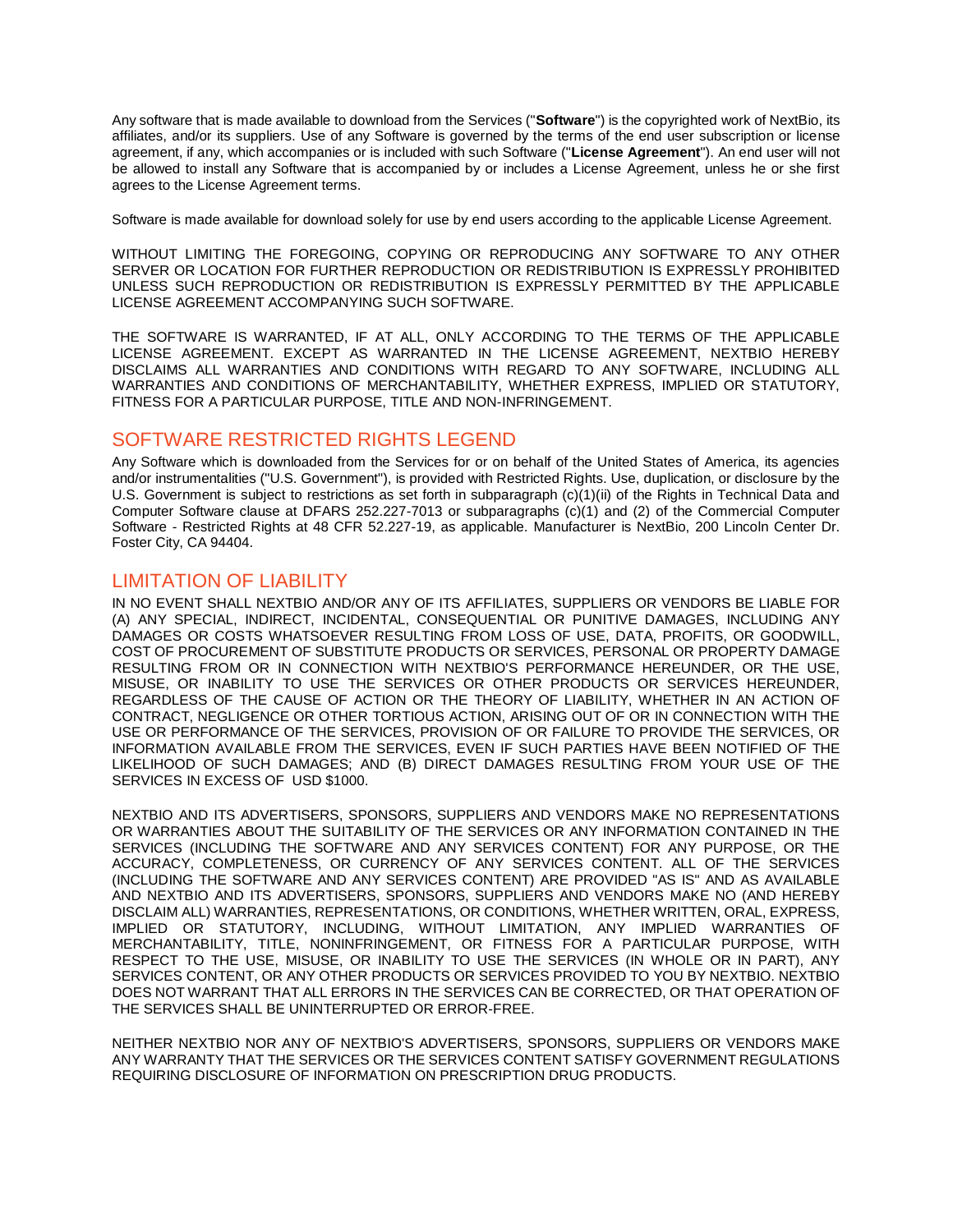NO ORAL OR WRITTEN INFORMATION OR ADVICE GIVEN BY NEXTBIO, ANY NEXTBIO AUTHORIZED REPRESENTATIVE, OR ANY THIRD PARTY CONTENT PROVIDER SHALL CREATE A WARRANTY OR IN ANY WAY INCREASE THE SCOPE OF ANY EXPRESS WARRANTY HEREIN.

THE SERVICES AND RELATED INFORMATION PUBLISHED ON THE SERVICES COULD INCLUDE TECHNICAL INACCURACIES OR TYPOGRAPHICAL ERRORS. CHANGES ARE PERIODICALLY ADDED TO SUCH INFORMATION. NEXTBIO OR ITS RESPECTIVE SUPPLIERS MAY MAKE IMPROVEMENTS OR CHANGES IN THE SERVICES AND PRODUCTS DESCRIBED HEREIN AT ANY TIME.

FOR YOUR CONVENIENCE, NEXTBIO MAY MAKE AVAILABLE TOOLS AND UTILITIES FOR USE AND/OR DOWNLOAD AS PART OF THE SERVICES OR IN ITS SOFTWARE PRODUCTS. NEXTBIO DOES NOT MAKE ANY ASSURANCES WITH REGARD TO THE ACCURACY OF THE RESULTS OR OUTPUT THAT DERIVE FROM SUCH USE OF ANY SUCH TOOLS AND UTILITIES. YOU AGREE TO RESPECT THE INTELLECTUAL PROPERTY RIGHTS OF OTHERS WHEN USING THE TOOLS AND UTILITIES MADE AVAILABLE ON THE SERVICES OR IN THE SOFTWARE.

#### **INDEMNITY**

You will indemnify and defend at your expense any suit brought against NextBio and you will pay any settlement or any costs and damages of such suit insofar as such suit is based on a claim by any third party based upon, resulting from or related to: (1) your use of the Services; or (2) any improper or unauthorized use of the Services by you.

# NOTICE REGARDING INTELLECTUAL PROPERTY RIGHTS

"**Intellectual Property Rights**" means any and all now known or hereafter existing (1) rights associated with works of authorship, including copyrights, mask work rights, and moral rights; (2) trademark or service mark rights; (3) trade secret rights; (4) patents, patent rights, and industrial property rights; (5) layout design rights, design rights, and other proprietary rights of every kind and nature other than trademarks, service marks, trade dress, and similar rights; and (6) all registrations, applications, renewals, extensions, or reissues of the foregoing, in each case in any jurisdiction throughout the world.

The Services, Software and Services Content and all Intellectual Property Rights therein are the exclusive property of NextBio. Except as expressly set forth herein, no express or implied license or right of any kind is granted to you regarding the Services, or any part thereof, including any right to obtain possession of any source code, data or other technical material relating to the Software. All rights not expressly granted to you are reserved to NextBio.

# REMEDIES FOR BREACH OF INTELLECTUAL PROPERTY RIGHTS

You acknowledge that any actual or threatened breach of NextBio's Intellectual Property Rights will constitute immediate, irreparable harm for which monetary damages would be an inadequate remedy, and that injunctive relief is an appropriate remedy for such breach. If any legal action is brought to enforce such Intellectual Property Rights, you acknowledge that the prevailing party will be entitled to receive its attorneys' fees, court costs, and other collection expenses, in addition to any other relief it may receive.

# COPYRIGHT NOTICE

The content on the NextBio website, including all images, text, graphics, logos, icons, downloads, software and scripts, is the property of NextBio, or its affiliate or content providers, and is protected by the United States and international copyright laws. The compilation of all content on this website is the exclusive property of NextBio and is protected by the United States and international copyright laws. No part of this website may be reproduced, duplicated, copied, sold, distributed or transmitted in any form or by any means, mechanical, electronic, or otherwise, or by any information storage and retrieval system, or transmitted by e-mail, or used in any other fashion without the express prior written permission of NextBio.

# DIGITAL MILLENNIUM COPYRIGHT ACT ("DMCA") NOTICE

The Digital Millennium Copyright Act of 1998, found at 17 U.S.C. § 512 ("DMCA"), provides recourse for copyright owners who believe their rights under United States copyright law have been infringed. Pursuant to the DMCA, anyone who believes their material has been used in a way that constitutes copyright infringement may submit a notification of copyright infringement to a designated agent for the website.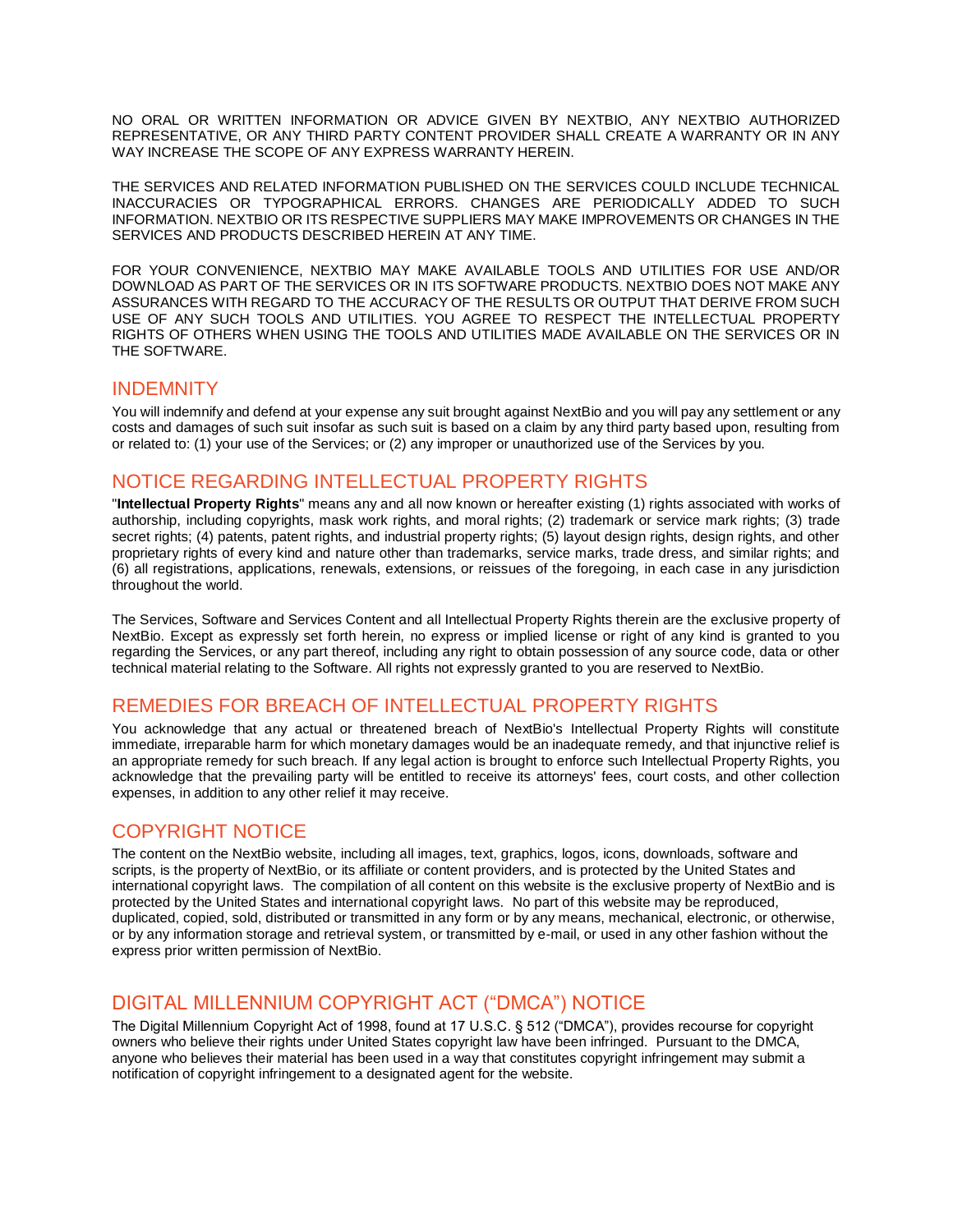We respect the intellectual property rights of others and are committed to complying with United States copyright law, as well as international trade law and practices. Therefore, upon receipt of a proper notification of copyright infringement under the DMCA, we will remove and/or block access to the allegedly infringing material. To be valid, notifications must be sent to our DMCA designated agent, identified below:

Susan E. Farley, Esq. Heslin Rothenberg Farley & Mesiti P.C. E-mail: [susan.farley@hrfmlaw.com](mailto:susan.farley@hrfmlaw.com) 5 Columbia Circle Albany, New York 12203 Tel: 518-452-5600 Fax: 518-452-5579

To be effective under the DMCA, a copyright notice must be a written communication that includes the following information:

1. An electronic or physical signature of the person authorized to act on behalf of the owner of the copyrighted work;

2. Identification of and a brief description of the copyrighted work claimed to have been infringed upon; 3. Identification of the material that is claimed to be infringing, and a description of where to locate the material you claim is infringing. This will require, at a minimum, a precise URL for the material you allege should be removed or to which access should be disabled;

4. An address, telephone number, and, if available, an electronic mail address at which you, as the complaining party, may be contacted;

5. A statement that you, as the complaining party, have a good-faith belief that use of the material in the manner complained of is not authorized by the copyright owner, its agent, or the law; and

6. A statement that, under penalty of perjury, the information in the notification is accurate and the complaining party is the copyright owner, or is otherwise authorized to act on behalf of the copyright owner. This procedure is exclusively for notifying NextBio that your copyrighted material has been infringed. All other concerns or notices should be directed to [Legalnotices@illumina.com.](mailto:Legalnotices@illumina.com)

## PRIVACY AND PROTECTION OF PERSONAL INFORMATION

These Terms of Service include our [BaseSpace Informatics Suite Privacy Policy](http://eibu.informatics.illumina.com/BaseSpace_Suite_Privacy_Policy.htm) relating to the collection and use of your personal information.

In order to cooperate with legitimate governmental requests, subpoenas or court orders, to protect the Services and users, and to ensure the integrity and operation of NextBio's business and systems and the Services, NextBio may access and disclose any information and Content NextBio considers necessary or appropriate, including, without limitation, information about users (i.e., name, e-mail address, etc.), IP addressing and traffic information, usage history, and Submissions.

# LINKS TO THIRD PARTY SITES

The links provided through the Service will let you leave the Services and the NextBio website. The linked sites are not under the control of NextBio and NextBio is not responsible for the contents of any linked site or any link contained in a linked site, or any changes or updates to such sites. NextBio is not responsible for webcasting or any other form of transmission received from any linked site. NextBio is providing these links to you only as a convenience, and the inclusion of any link does not imply endorsement by NextBio of the linked site.

## INFORMATION FROM THE U.S. NATIONAL LIBRARY OF MEDICINE (NLM)

The Services and Content include information from the United States National Library of Medicine ("**NLM**"). Under our license with the NLM ("**NLM License**"), we are required to make the following disclosures to you:

NLM represents that the data provided under the NLM License were formulated with a reasonable standard of care. Except for this representation, and as otherwise specifically provided in the NLM License, NLM makes no representation or warranties, expressed or implied. This includes, but is not limited to, any implied warranty of merchantability or fitness for a particular purpose, with respect to the NLM databases, and NLM specifically disclaims any such warranties and representations.

The duplication, resale, or redistribution of data obtained under the NLM License must conform to fair use guidelines and U.S. and international copyright law. Any duplication, resale, or redistribution by NextBio or its users who provide information services or products from NLM databases obtained directly or indirectly from NextBio must also conform to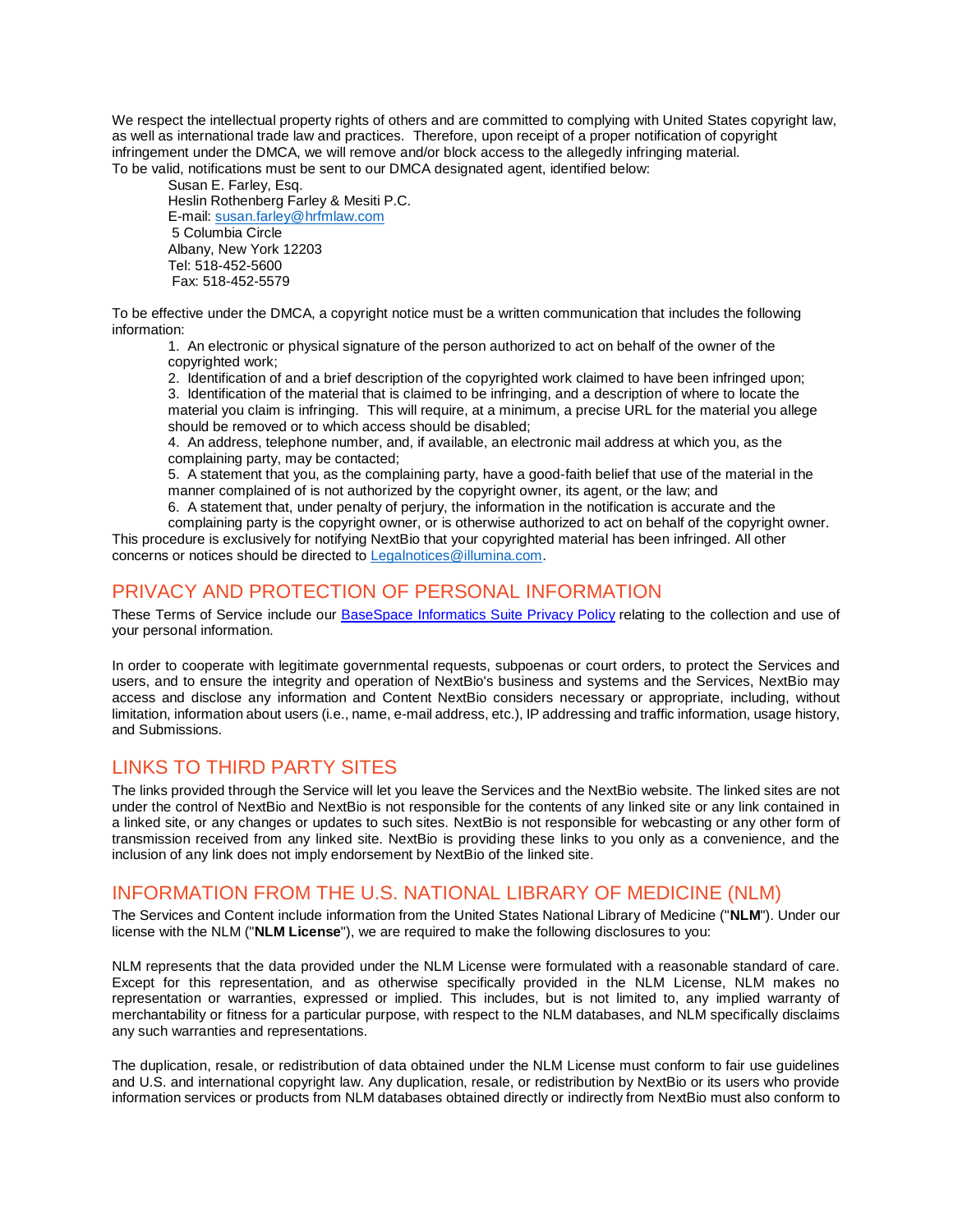NLM's quality assurance requirements, copyright constraints, and usage reports. Written approval from NLM is required before a non-U.S. licensee duplicates, resells, or redistributes NLM data (except cataloging records) to others.

Unless otherwise prohibited, organizations or institutions may download small amounts of NLM-produced citations for redistribution. For MEDLINE, this is about 1,000 per month or 12,000 records for each year of coverage. For other MEDLARS databases, it is approximately 25% of the records in the file except for AIDSLINE®, AIDSTRIALS, and AIDSDRUGS which may be downloaded in their entirety. Since NLM makes corrections and enhancements to and performs maintenance on these records at least annually, you should plan to replace or correct the records once a year to ensure that they are still correct and searchable as a group.

NLM databases are produced by a U.S. government agency and as such the contents are not covered by copyright domestically. They may be copyrighted outside the U.S. Some NLM produced data is from copyrighted publications of the respective copyright claimants. Users of the NLM databases are solely responsible for compliance with any copyright restrictions and are referred to the publication data appearing in the bibliographic citations, as well as to the copyright notices appearing in the original publications, all of which are incorporated by reference. Users should consult legal counsel before using NLM-produced records to be certain that their plans are in compliance with appropriate laws.

All records must be identified as being derived from NLM databases.

Some material in the NLM databases is from copyrighted publications of the respective copyright claimants. Users of the NLM databases are solely responsible for compliance with any copyright restrictions and are referred to the publication data appearing in the bibliographic citations, as well as to the copyright notices appearing in the original publications, all of which are hereby incorporated by reference.

#### NEXTBIO USE OF INFORMATION

You agree that Illumina may use the Content and Submissions in connection with the Services, including without limitation, providing services through the Services, as well as in the ways described in the BaseSpace Informatics Suite [Privacy Policy.](http://eibu.informatics.illumina.com/BaseSpace_Suite_Privacy_Policy.htm)

#### RELEASE

YOU HEREBY RELEASE NEXTBIO AND ITS OFFICERS, EMPLOYEES, AGENTS AND SUCCESSORS FROM CLAIMS, DEMANDS, ANY AND ALL LOSSES, DAMAGES, RIGHTS, CLAIMS, AND ACTIONS OF ANY KIND INCLUDING, WITHOUT LIMITATION, PERSONAL INJURIES, DEATH, AND PROPERTY DAMAGE, THAT IS EITHER DIRECTLY OR INDIRECTLY RELATED TO OR ARISES FROM: (1) ANY INTERACTIONS WITH OTHER NEXTBIO USERS, (2) ANY CONTENT OR SUBMISSIONS POSTED ON THE SERVICES, OR (3) THE CONDUCT OF ANY USER OF THE SERVICES.

IF YOU ARE A CALIFORNIA RESIDENT, YOU HEREBY WAIVE CALIFORNIA CIVIL CODE SECTION 1542, WHICH STATES: "**A GENERAL RELEASE DOES NOT EXTEND TO CLAIMS WHICH THE CREDITOR DOES NOT KNOW OR SUSPECT TO EXIST IN HIS FAVOR AT THE TIME OF EXECUTING THE RELEASE, WHICH, IF KNOWN BY HIM MUST HAVE MATERIALLY AFFECTED HIS SETTLEMENT WITH THE DEBTOR.**"

## U.S. EXPORT CONTROLS

No Software may be downloaded from the Services or otherwise exported or re-exported in violation of U.S. export laws. By downloading or using any Software, you represent and warrant that such download or use is not in violation of any such law.

## GOVERNING LAW

You acknowledge that any action that you bring against NextBio will be governed, controlled, interpreted, and defined by and under the laws of the State of California, without giving effect to any conflicts of laws principles that require the application of the law of a different state. You also expressly consent to the personal jurisdiction and venue in the state and federal courts located in Santa Clara County, California, for any lawsuit filed there against you by NextBio arising from or related to your use of the Services. The United Nations Convention on Contracts for the International Sale of Goods does not apply to your use of the Services.

## MODIFICATION OF TERMS OF SERVICE